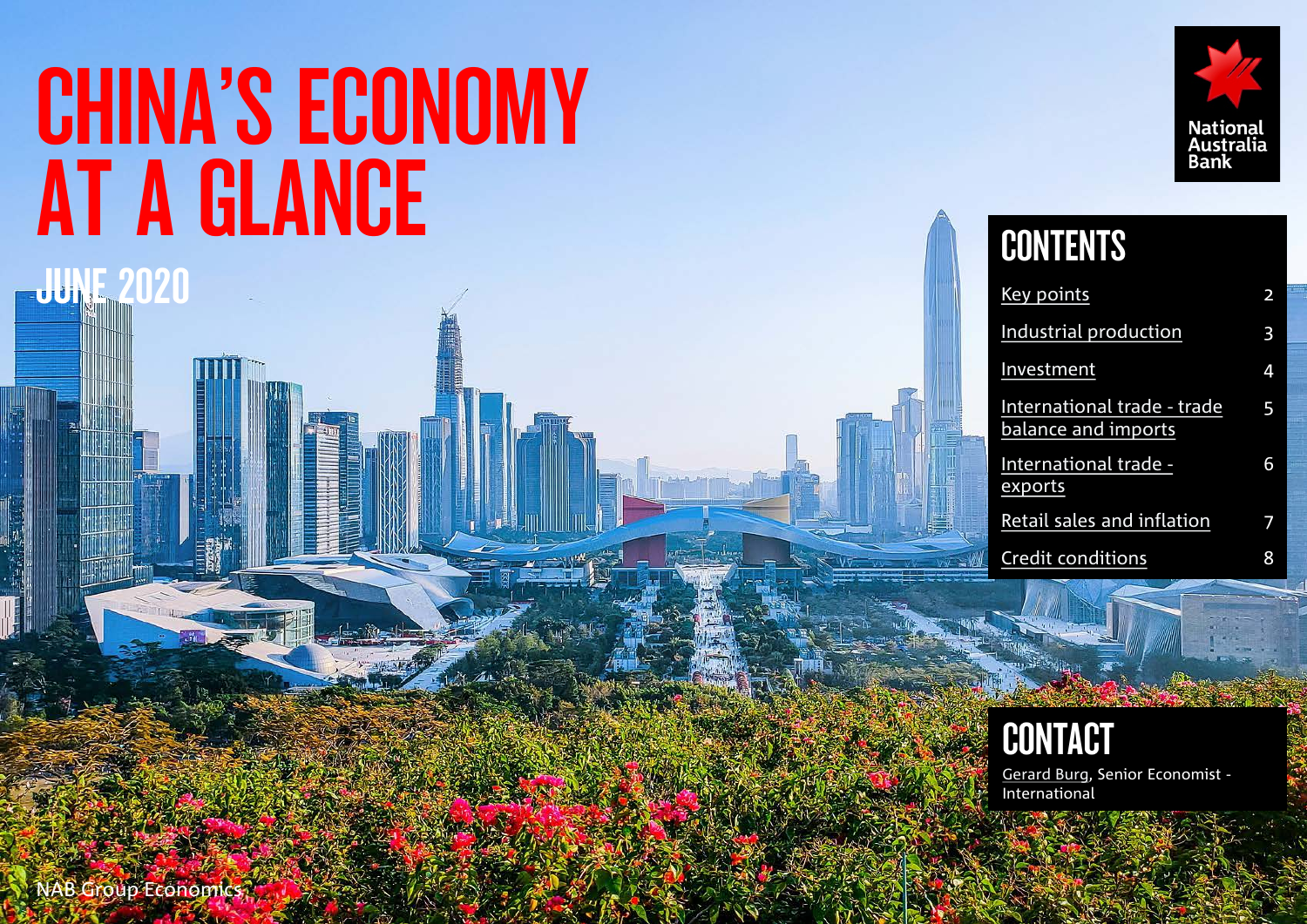## <span id="page-1-0"></span>KEY POINTS

### Suppliers are still searching for demand

- China's latest economic data continue to point to a muted recovery from COVID-19 constraints, with stronger performance from the supply side (given growth in industrial production and investment) than the demand side (with retail sales still contracting). Export markets are still constrained, meaning that these relatively weak conditions may continue. Our forecasts are unchanged – with economic growth of 1.0% in 2020 (the weakest growth rate since 1976), before increasing by 9.75% in 2021.
- Growth in China's industrial production picked up in May, rising by 4.4% yoy (compared with 3.9% yoy in April). Although this represents a substantial improvement from the deep declines recorded in February and March, it is worth noting that this increase remains below the trend typical prior to the COVID-19 outbreak.
- Growth in fixed asset investment accelerated in May, increasing by 3.9% yoy (compared with a 0.7% increase in April and steep falls in the first quarter). Producer prices have contracted in recent months, lowering the cost of investment goods, meaning that there has been a far larger increase in real investment – up by around 8.2% yoy (from 4.4% yoy in April).
- China's trade surplus surged in May totalling US\$62.9 billion (compared with US\$45.3 billion in April). This was the largest trade surplus on record, reflecting a month-on-month fall in imports that was partly price related, while exports modestly increased from April, with medical supplies contributing to this trend.
- China's retail sales fell again in year-on-year terms in May, albeit more modestly than in the first four months of 2020. In nominal terms, sales declined by 2.8% yoy, compared with -7.5% yoy in April and -15.8% yoy in March. Retail price inflation slowed in May, meaning that real retail sales fell by 3.7% yoy (compared with a 9.0% fall in April).
- There was another surge in credit issuance in May totalling RMB 3.2 trillion (following on from a RMB 3.1 trillion increase in April). Bank loans only accounted for around half of this increase, with large scale government bond issuance driving non-bank credit.
- Directing credit to small and micro sized businesses remains a priority for Chinese authorities attempting to counter the long term trends of large banks prioritising lending to large state-owned enterprises. In early June, the People's Bank of China (PBoC) announced that it will introduce a RMB 400 billion quota to purchase 40% of SME loans issued by local banks between March and December.

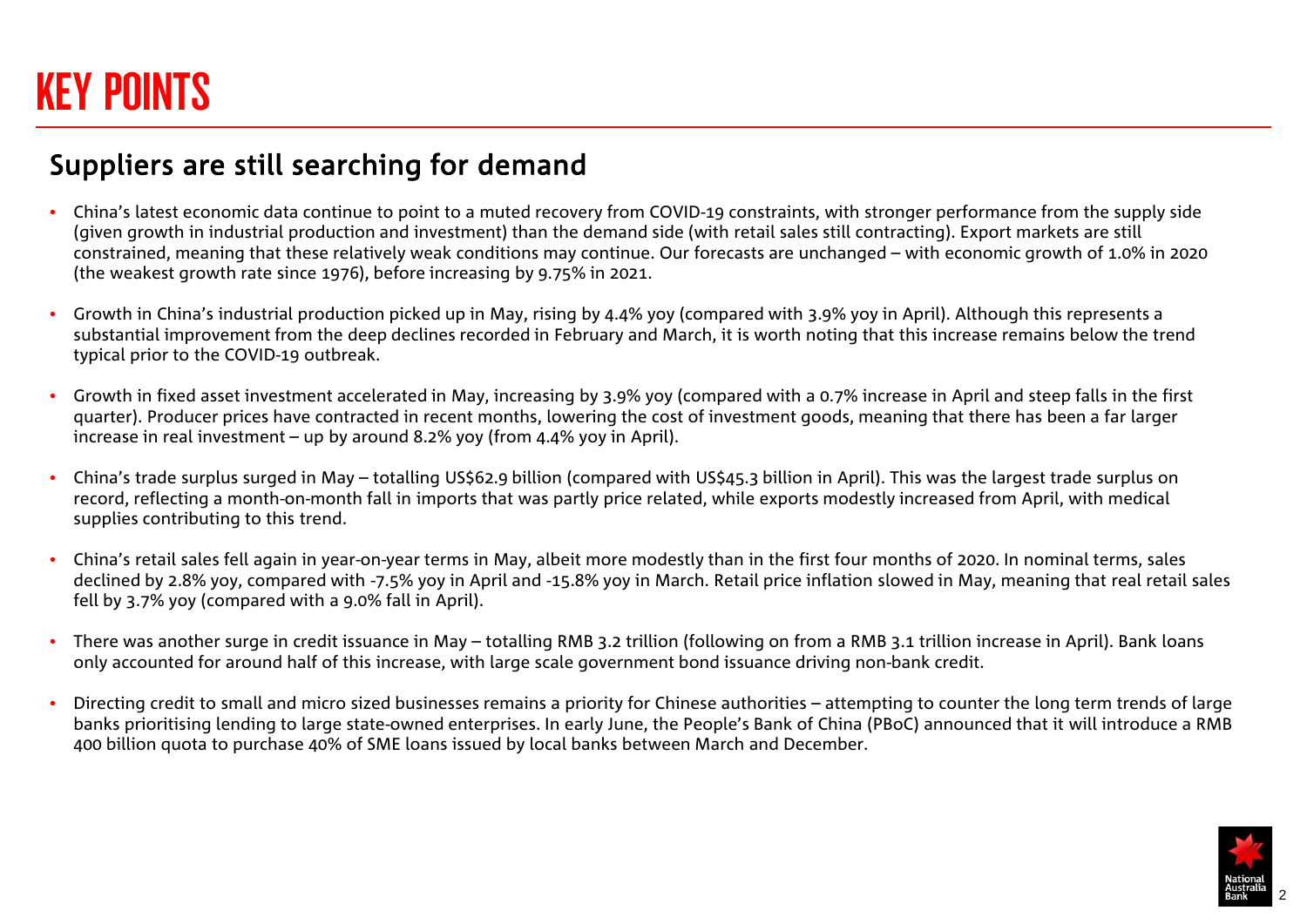## <span id="page-2-0"></span>INDUSTRIAL PRODUCTION

### INDUSTRIAL PRODUCTION

Output growth picked up, but below pre-COVID-19 trends



## **SURVEYS ONLY SLIGHTLY POSITIVE**

Weak domestic and export demand limiting manufacturers



- Growth in China's industrial production picked up in May, rising by 4.4% yoy (compared with 3.9% yoy in April). Although this represents a substantial improvement from the deep declines recorded in February and March, it is worth noting that this increase remains below the trend typical prior to the COVID-19 outbreak.
- Despite the modest increase in aggregate, there were notable accelerations in growth for a range of major industrial sectors – with motor vehicle output increasing by 19% yoy (from 5.1% previously), while cement (up 8.6% yoy), electricity generation (4.3% yoy) and crude steel (4.2% yoy) all recorded stronger growth than in April.
- That said, there remain concerns around the sustainability of this industrialled recovery – with demand in export markets poor (due to COVID-19 countermeasures still in place) and domestic consumers still remaining somewhat cautious.
- China's two major manufacturing surveys were slightly positive in May. The official NBS PMI survey eased slightly – down to 50.6 points (from 50.8 points in April). In contrast, the Caixin Markit PMI rose to 50.7 points (compared with 49.4 points previously).
- Both surveys continue to highlight the weakness in export markets, with COVID-19 countermeasures and higher (than pre-COVID-19) unemployment rates constraining demand in foreign countries.



2008 2009 2010 2011 2012 2013 2014 2015 2016 2017 2018 2019 2020 Source: CEIC, NAB Economics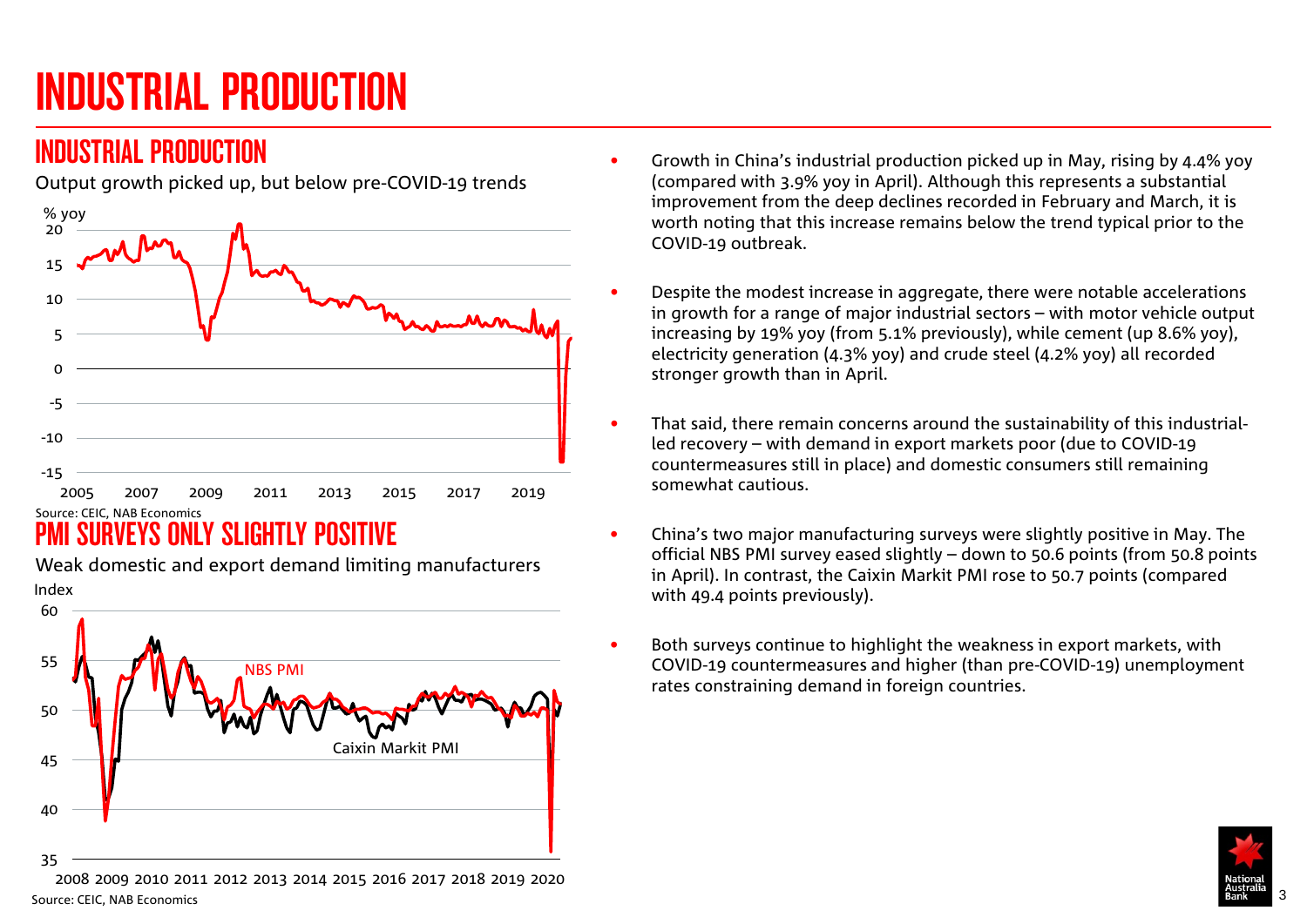## <span id="page-3-0"></span>INVESTMENT

## FIXED ASSET INVESTMENT

SOEs continue to drive the recovery in investment



Source: CEIC, NAB Economics

## FIXED ASSET INVESTMENT BY SECTOR

Real estate and infrastructure faster to recover than manufacturing



- Growth in fixed asset investment accelerated in May, increasing by 3.9% yoy (compared with a 0.7% increase in April and steep falls in the first quarter). Producer prices have contracted in recent months, lowering the cost of investment goods, meaning that there has been a far larger increase in real investment – up by around 8.2% yoy (from 4.4% yoy in April).
- The growth in nominal investment was driven by state-owned enterprises (SOEs) – with SOE investment increasing by 11.4% yoy in May, compared with a 0.1% yoy fall in private sector investment.
- There are signs that infrastructure investment is starting to accelerate  $-$  in part reflecting the decision of Chinese authorities to bring forward local government bond issuance. Infrastructure investment rose by 8.3% yoy in May.
- On a three month moving average basis, the real estate sector has seen the most rapid recovery in investment – increasing by 5.4% yoy (3mma) in May – followed by infrastructure (recording no growth on the moving average basis, due to steep falls in March). Manufacturing investment is continuing to decline, down by 11.0% yoy (3mma).
- The increase in real estate investment is notable, given that Chinese authorities had initially attempted to limit funds flowing into the sector – such as excluding real estate lending from earlier monetary policy easing.

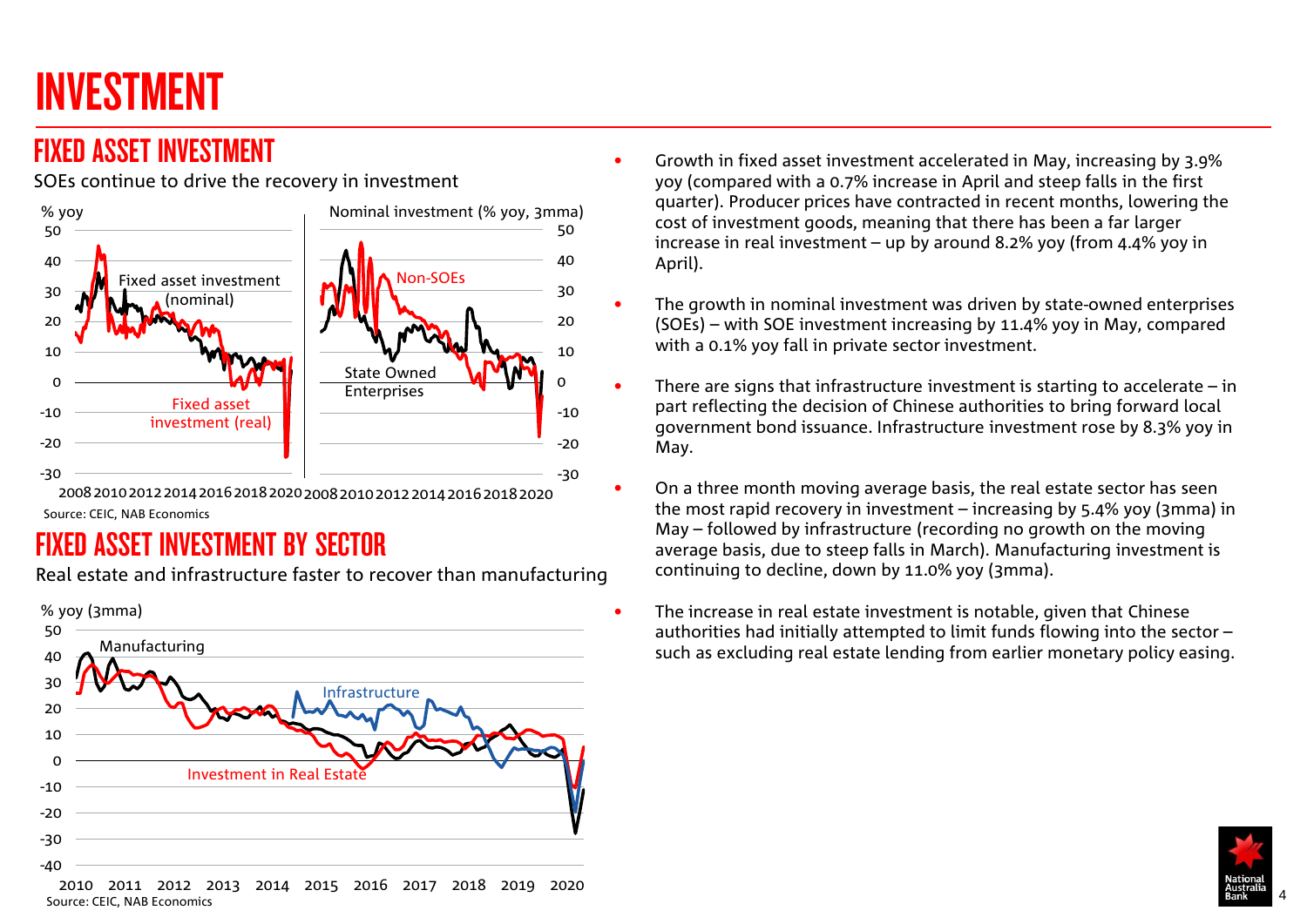## <span id="page-4-0"></span>INTERNATIONAL TRADE – TRADE BALANCE AND IMPORTS

## CHINA'S TRADE RAI ANCE

Surplus surged to a new record in May





2008 2009 2010 2011 2012 2013 2014 2015 2016 2017 2018 2019 2020 Sources: CEIC, NAB Economics

## CHINA'S TRADE SURPLUS WITH THE UNITED STATES

Doubts grow that China can meet Phase One deal commitments



- China's trade surplus surged in May totalling US\$62.9 billion (compared with US\$45.3 billion in April). This was the largest trade surplus on record, reflecting a month-on-month fall in imports that was partly price related, while exports modestly increased from April, with medical supplies contributing to this trend.
- The largest share of China's trade surplus is with the United States. Although the surplus has narrowed from its peak prior to the US-China trade war – when it exceeded US\$330 billion on a twelve month rolling sum basis – it has stabilised in recent months near US\$275 billion, as imports from the US have retreated more rapidly than China's exports to the US. There are growing doubts that China will be able to fulfil the agricultural import provisions of the Phase One trade deal with the US, which could reignite the trade war between the two countries.
- China's imports fell to US\$143.9 billion in May (compared with US\$154.9 billion previously). In year-on-year terms, imports fell by 16.7%.
- Our estimate of import volumes which uses global commodity prices as a proxy for import prices – suggests that China's import volumes fell by 7.3% yoy (on a three month moving average basis) in May, compared with a 3.1% yoy (3mma) fall in average prices.
- That said, there were some large increases in volumes for some key commodities, with crude oil imports rising by 19.3% yoy and unwrought copper imports increasing by 21.1% yoy. There was also a modest increase in iron ore imports – up by 3.9% yoy. In contrast, the volume of coal imports fell by almost 20% yoy.



Sources: CEIC, NAB Economics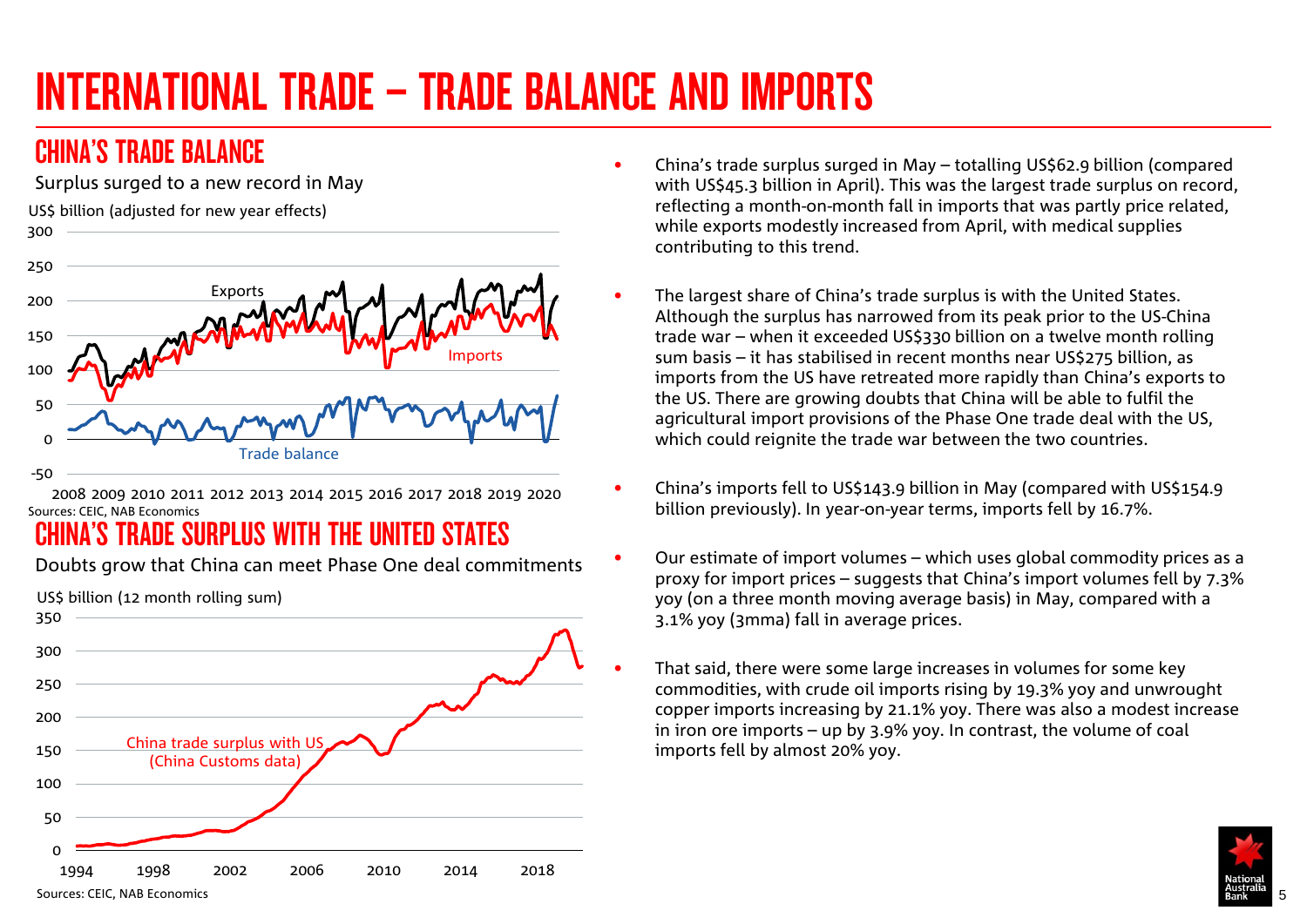## <span id="page-5-0"></span>INTERNATIONAL TRADE – EXPORTS

### EXPORTS DIPPED IN MAY



## EXPORTS BY MAJOR TRADING PARTNERS

Drop in exports to US is evident



- China's exports totalled US\$206.8 billion in May (up from US\$200.2 billion in April). However, this was a fall of 3.3% in year-on-year terms. Prospects for exports remain subdued in the near term – with a range of key trading partners experiencing weaker demand due to COVID-19 countermeasures.
	- It is unlikely that there will be a rapid turnaround in export demand in the near term, given higher unemployment rates, damage to household balance sheets and greater consumer caution than pre-COVID-19 levels. The new export orders measure in the NBS manufacturing PMI was at a deeply negative 35.3 points (slightly improved from 33.5 points in April).
	- There were some significant differences in exports to major markets in May. Exports to the European Union (including the UK for comparison purposes) surged – increasing by 14.0% yoy. In contrast, exports to the United States fell by 1.2% yoy.
- Exports to East Asian markets also fell significantly down by 6.5% yoy. However, there was a noticeable difference within this grouping – with exports to Hong Kong falling by 12.1% yoy, while exports to non-Hong Kong East Asia declined by 3.4% yoy. This was lead by falls to the Philippines, Indonesia and Malaysia, while exports to Singapore rose.



2008 2009 2010 2011 2012 2013 2014 2015 2016 2017 2018 2019 2020 Sources: CEIC, NAB Economics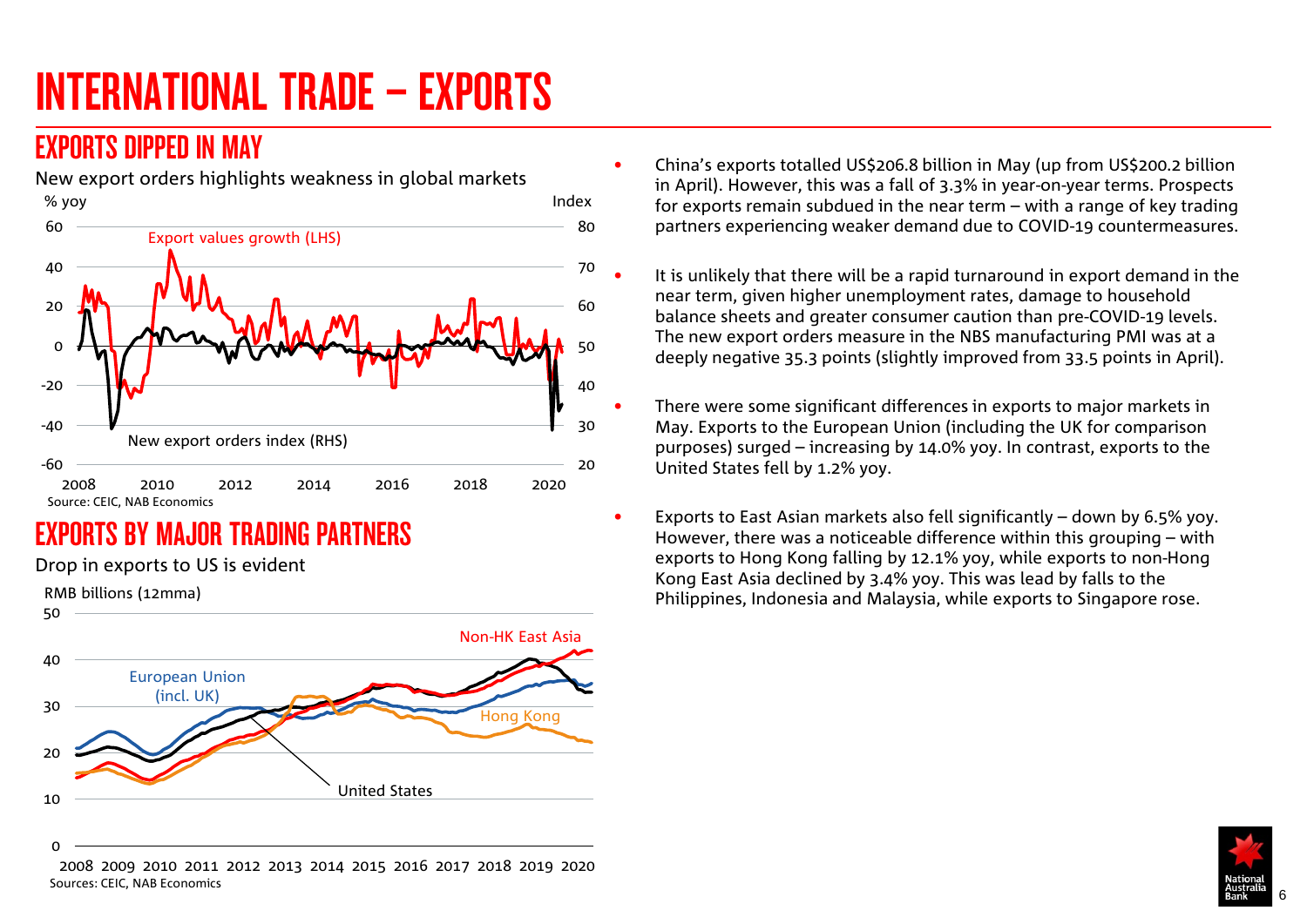## <span id="page-6-0"></span>RETAIL SALES AND INFLATION

## RETAIL SALES



Sales growth still negative, albeit less so, in May

### CONSUMER AND PRODUCER PRICES



Weak demand sees consumer prices ease and producer prices fall

- China's retail sales fell again in year-on-year terms in May, albeit more modestly than in the first four months of 2020. In nominal terms, sales declined by 2.8% yoy, compared with -7.5% yoy in April and -15.8% yoy in March. Retail price inflation slowed in May, meaning that real retail sales fell by 3.7% yoy (compared with a 9.0% fall in April).
- Growth in China's consumer prices has continued to slow with the headline Consumer Price Index rising by 2.4% yoy in May, compared with 3.3% yoy in April. Food price growth remains the key driver of this trend, however this price pressure has been easing.
- Food prices rose by 10.6% yoy in May, down from 14.8% yoy in April. Pork prices have been elevated since early 2019, reflecting the impact of the African Swine Fever on China's pork supply. In May, pork prices rose by almost 82% yoy (down from 97% yoy in April). In contrast, prices for fresh fruits and fresh vegetables fell by 19.3% and 8.5% yoy respectively.
- In contrast, non-food price growth remained unchanged in May, increasing by just 0.4% yoy. This is compared with an average increase of around 1.4% in 2019. One contributor to this trend was falling vehicle fuel prices – which dropped 22% yoy in May – however this also highlights softness in demand.

• Producer prices fell by 3.7% yoy in May, compared with 3.1% yoy in April. That said, the month-on-month decline was only modest, falling by 0.4% (the smallest fall since January). Input costs have fallen – with Yuan denominated commodity prices down by 5.3% yoy – but producers also face weakness in both domestic and export markets, limiting pricing power.

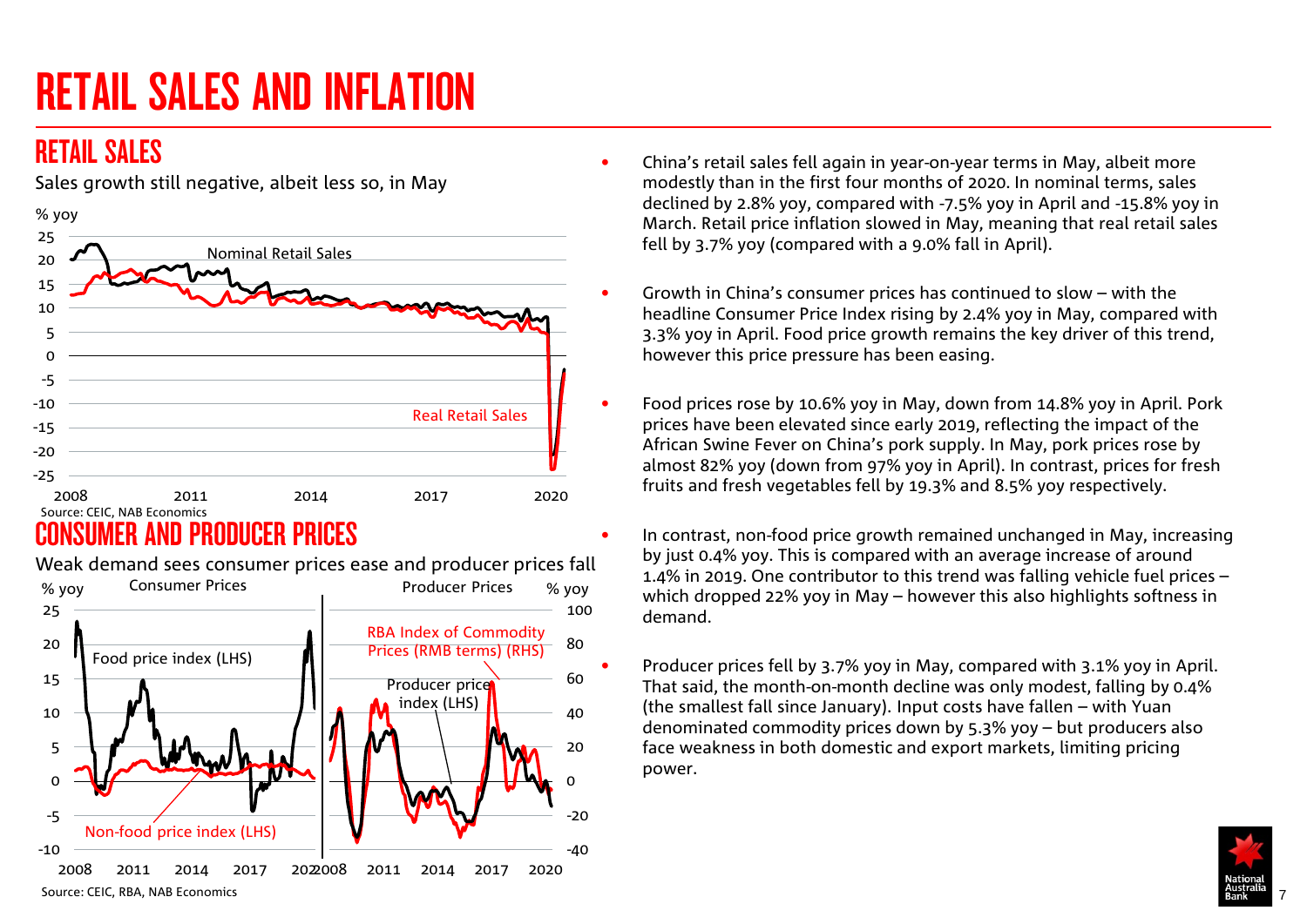## <span id="page-7-0"></span>CREDIT CONDITIONS

### NEW CREDIT ISSUANCE

RMB trillion Corporate and government bonds drive non-bank surge



#### Sources: CEIC, NAB Economics

## MONETARY POLICY



Modest rates cuts gives PBoC room to move

- There was another surge in credit issuance in May totalling RMB 3.2 trillion (following on from a RMB 3.1 trillion increase in April). Bank loans only accounted for around half of this increase, with large scale government bond issuance driving non-bank credit.
- In the first five months of 2020, new credit issuance rose by 44.9% yoy to RMB 17.4 trillion. Bank loans account for the largest share of this new lending, however they have increased at a more modest rate – around 29% yoy to RMB 10.8 trillion.
- In contrast, non-bank lending has increased far more rapidly  $-$  up by 82.4% yoy in the first five months to RMB 6.6 trillion. In stark contrast to earlier periods of stimulus (such as following the Global Financial Crisis and the 2012 mini-stimulus) there has not been a surge in shadow bank lending. Instead, net corporate bond issuance more than doubled over this period, while government bond issuance rose by 72.1% yoy.
- Directing credit to small and micro sized businesses remains a priority for Chinese authorities – attempting to counter the long term trends of large banks prioritising lending to large state-owned enterprises. In early June, the People's Bank of China (PBoC) announced that it will introduce a RMB 400 billion quota to purchase 40% of SME loans issued by local banks between March and December.
	- Although the PBoC has eased monetary policy twice in 2020 by guiding the Loan Prime Rate lower through cuts to its Medium Term Lending Facticity rate – it has been far more cautious than advanced economy central banks. That said, this gives the PBoC considerable room to move if the recovery in China's economic activity continues to disappoint.